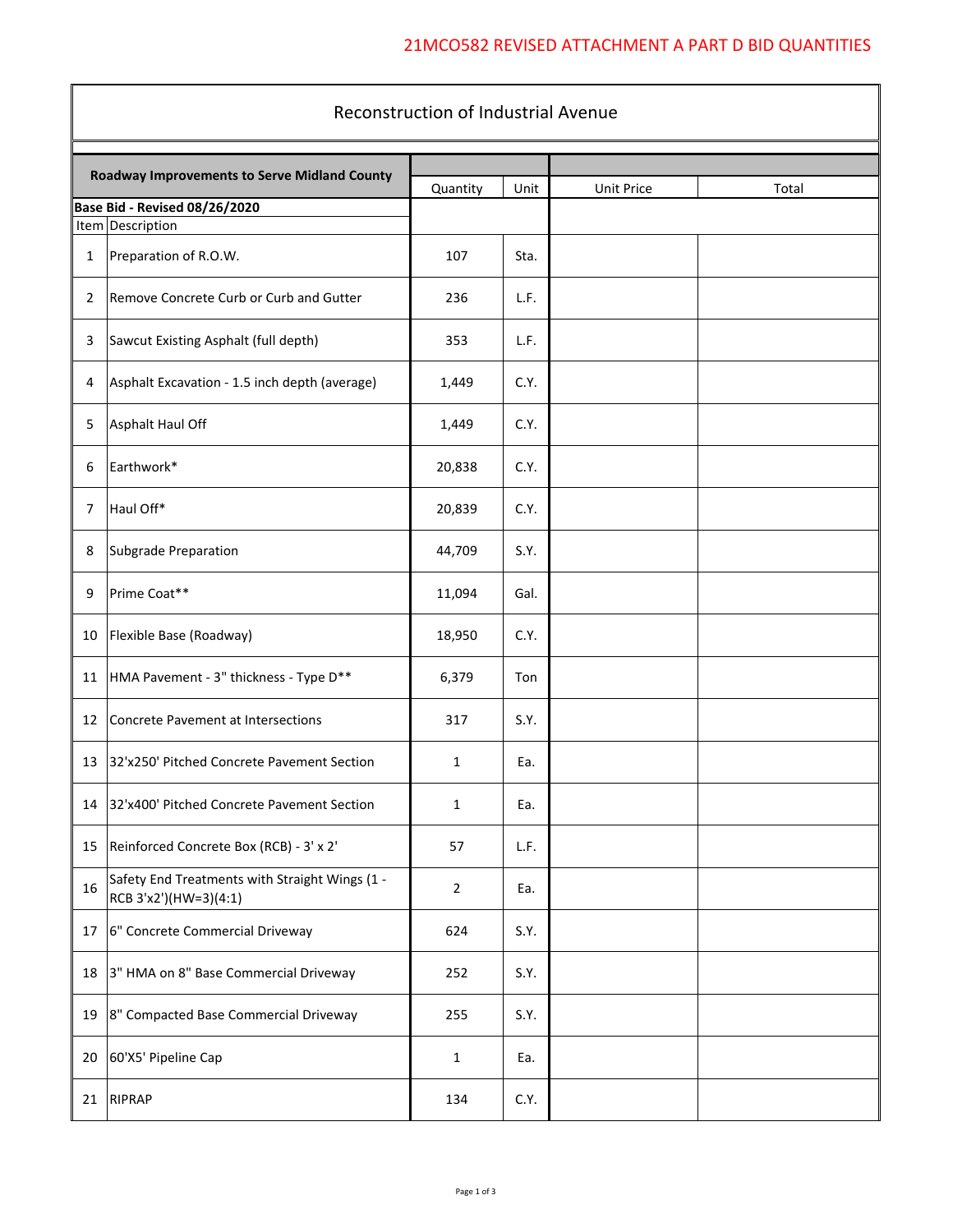| Reconstruction of Industrial Avenue |                                                                                 |              |      |            |       |  |  |  |
|-------------------------------------|---------------------------------------------------------------------------------|--------------|------|------------|-------|--|--|--|
|                                     |                                                                                 |              |      |            |       |  |  |  |
|                                     | Roadway Improvements to Serve Midland County                                    | Quantity     | Unit | Unit Price | Total |  |  |  |
|                                     | Base Bid - Revised 08/26/2020<br>Item Description                               |              |      |            |       |  |  |  |
|                                     |                                                                                 |              |      |            |       |  |  |  |
| 22                                  | Curb and Gutter                                                                 | 302          | L.F. |            |       |  |  |  |
| 23                                  | Concrete Directional Island                                                     | 41           | L.F. |            |       |  |  |  |
| 24                                  | Railroad Concrete Crossing Panels                                               | 1            | L.S. |            |       |  |  |  |
| 25                                  | Concrete Pads and Vertical Adjusments for Exist.<br><b>Water Valve Boxes</b>    | 11           | Ea.  |            |       |  |  |  |
| 26                                  | Concrete Pads and Vertical Adjustments for Exist.<br>Sanitary Sewer Manhole     | 1            | Ea.  |            |       |  |  |  |
| 27                                  | Concrete Pads and Vertical Adjustments for Exist.<br><b>Storm Drain Manhole</b> | $\mathbf{1}$ | Ea.  |            |       |  |  |  |
| 28                                  | Precast Area Zone Drain - 3' x 3'                                               | 2            | Ea.  |            |       |  |  |  |
| 29                                  | Water Manhole Adjustments                                                       | 1            | Ea.  |            |       |  |  |  |
| 30                                  | Reflective Marking (Type 1) 4" Double Yellow<br>Striped                         | 13           | Sta. |            |       |  |  |  |
| 31                                  | Reflective Marking (Type 1) 4" Broken Yellow<br>Striped                         | 92           | Sta. |            |       |  |  |  |
| 32                                  | Reflective Marking (Type 1) 4" White Striped                                    | 106          | Sta. |            |       |  |  |  |
| 33                                  | Reflective Marking (Type 1) 36" Yield Triangle                                  | 1            | Ea.  |            |       |  |  |  |
| 34                                  | 18" Stop Bar Pavement Marking                                                   | 112          | L.F. |            |       |  |  |  |
| 35                                  | Surface Preparation for Pavement Marking                                        | 107          | Sta. |            |       |  |  |  |
| 36                                  | IN SM RD SN SUP&AM TY10BWG(1) SA (P)                                            | 36           | Ea.  |            |       |  |  |  |
| 37                                  | Aluminum Signs                                                                  | 224          | S.F. |            |       |  |  |  |
| 38                                  | <b>Mailbox Relocations</b>                                                      | 16           | Ea.  |            |       |  |  |  |
| 39                                  | Railroad Permitting and Coordination                                            | $\mathbf{1}$ | L.S. |            |       |  |  |  |
| 40                                  | <b>Erosion Control</b>                                                          | 1            | L.S. |            |       |  |  |  |
| 41                                  | <b>Traffic Control</b>                                                          | $\mathbf{1}$ | L.S. |            |       |  |  |  |
| 42                                  | Mobilization                                                                    | 1            | L.S. |            |       |  |  |  |

٦

 $\mathbf{I}$